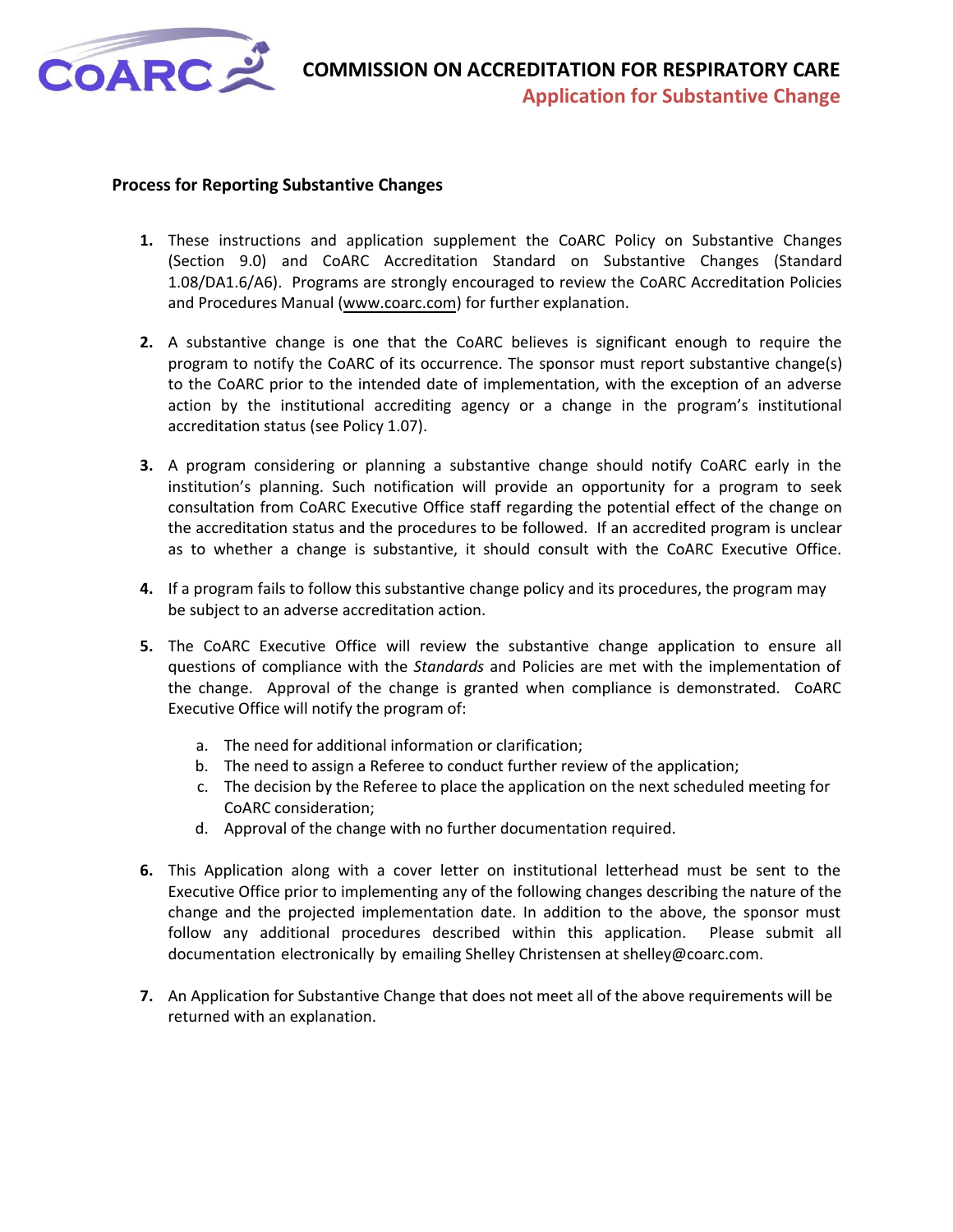

**Application for Substantive Change** 

|  |  | <b>Date Application Completed:</b> |  |  |
|--|--|------------------------------------|--|--|
|--|--|------------------------------------|--|--|

| CoARC Program ID #(s) affected by this change: |  |  |
|------------------------------------------------|--|--|
|------------------------------------------------|--|--|

**Name of Individual Completing This Form: Title: Phone: Email:** 

**Name of the Institution/ Consortium sponsoring the program:** 

| <b>Address:</b>                                                                                                                                 |             |                                         |  |
|-------------------------------------------------------------------------------------------------------------------------------------------------|-------------|-----------------------------------------|--|
| City:                                                                                                                                           | State:      | Zip Code:                               |  |
| 1. Indicate the substantive change(s) the program is requesting (check all that apply).                                                         |             |                                         |  |
| Complete the appropriate section(s) of this application and provide any additional<br>2.<br>documentation required for each substantive change. |             |                                         |  |
| <b>Policy 9.01</b><br>Change in Institutional Accreditor/<br>Ownership/Sponsorship/<br>Legal Status or Change in Control                        | Policy 9.04 | Change in Curriculum or Delivery Method |  |
| Policy 9.02<br>Change in Degree Awarded                                                                                                         | Policy 9.10 | Increase in Enrollment Request          |  |
| <b>Policy 9.03</b><br>Change in Program Goal(s)                                                                                                 | Policy 9.11 | Change in Program Location              |  |

**Note: The following substantive changes require separate documentation described under each CoARC Policy. No Substantive Change Application is required for these changes:**

| 9.05 Initiation of Sleep Disorders Specialist Program                    | 9.09 Initiation of (a) Satellite location(s)      |
|--------------------------------------------------------------------------|---------------------------------------------------|
| <b>Option</b> (See Accreditation Policy 2.04)                            | (See Accreditation Policy 2.05)                   |
| 9.06 Request for Inactive Accreditation Status                           | 9.12 Initiation of (a) Additional Degree Track    |
| (See Accreditation Policy 1.058)                                         | Program(s) (See Accreditation Policy 2.03)        |
| 9.07 Withdrawal of Accreditation - Voluntary                             | 9.13 Transition of Program Option to Base Program |
| (See Accreditation Policy 1.056)                                         | (See Accreditation Policy 2.06)                   |
| 9.08 Key Personnel Vacancy/Replacement<br>(See Accreditation Policy 6.0) |                                                   |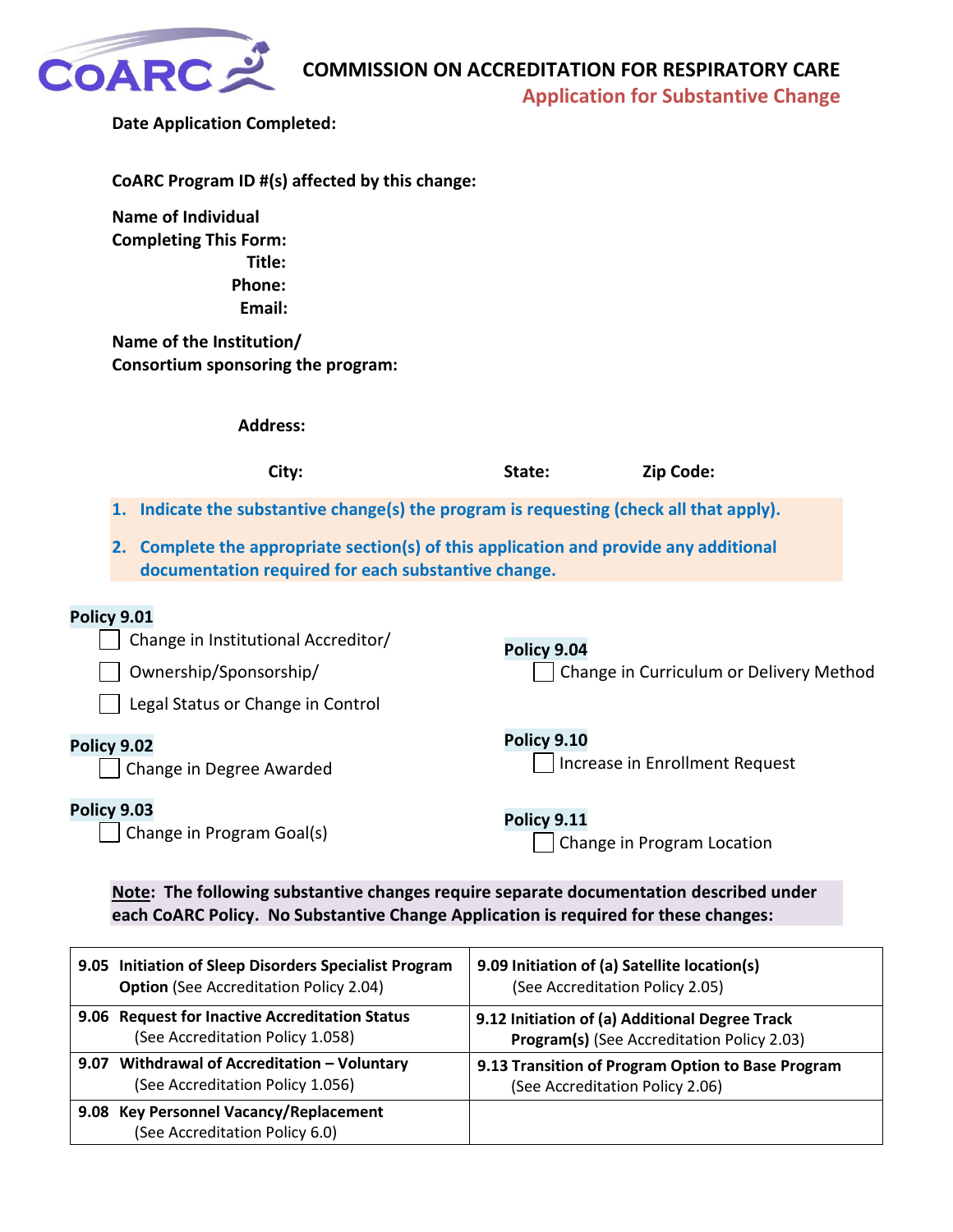<span id="page-2-0"></span>

**Change in Institutional Accreditor/Ownership/Sponsorship/Legal Status or Change in Control\***

**(Refer to Accreditation Standards 1.01/DA1.6/A6 and Policy 9.01)**

*\* This includes, for example, merger or consolidation with another institution; sale of more than 50% of the stock or the interest or membership in an institution; or beginning or ending of non-profit status.*

#### **EVERYONE completes questions 1 through 5, if requesting changes in this section\*. \*If requesting BOTH Institutional Accreditor and Ownership/Sponsorship/Legal Status or Changes in Control complete this entire section.**

- 1) Submit, **in addition to this application**, a completed *CoARC Application for Accreditation Services Form* (available at **[www.coarc.com](https://www.coarc.com/)**). Please obtain appropriate signatures and complete the form with the revised/new information.
- 2) The proposed date of the change:
- 3) Describe the rationale for the change.

4) Submit, **in addition to this application**, a description of any other significant changes that will occur as a result of the change.

Comments: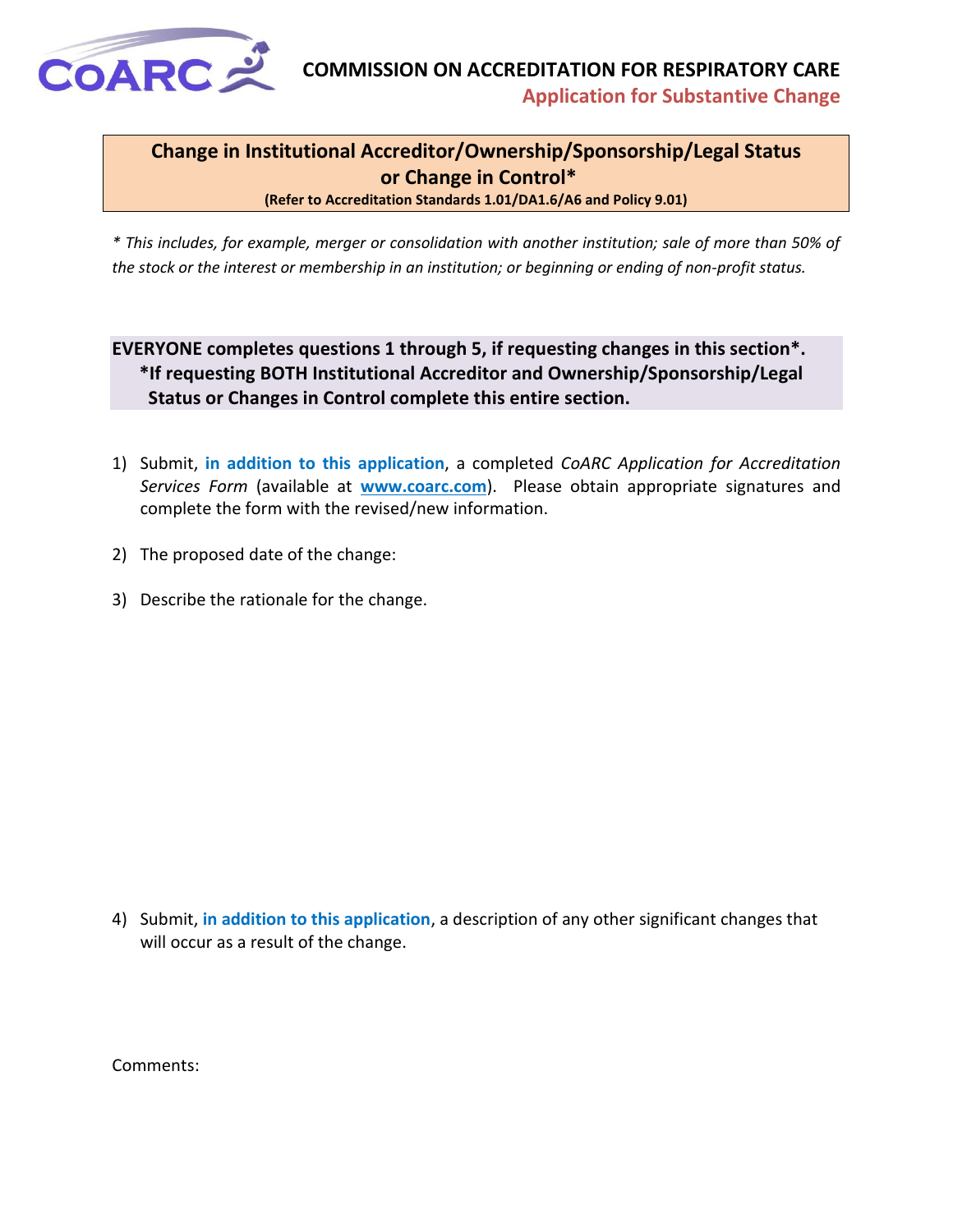

**Application for Substantive Change** 

5) Based on the requested change(s):

| a) Will the key program personnel remain the same?                                                                                                                              | <b>YES</b> | <b>NO</b> |
|---------------------------------------------------------------------------------------------------------------------------------------------------------------------------------|------------|-----------|
| If NO, the new sponsor must submit, in addition to this application, key personnel<br>information (See Accreditation Policy 6.0).                                               |            |           |
| b) Will the program relocate to a new physical location within the same campus<br>community?                                                                                    | <b>YES</b> | <b>NO</b> |
| If YES, the new sponsor must submit, in addition to this application, an updated Resource<br>Assessment Matrix and a Clinical Site Affirmation Form for all new clinical sites. |            |           |

c) Will the program relocate to a new campus community? **YES NO**

If **YES**, the new sponsor must reinitiate accreditation by submitting a Letter of Intent Application and required documentation (**See Policy 2.0**). Such a change is not considered to be simply a change in sponsorship by CoARC. CoARC will assign a new program ID number and the program will be required to submit a new Annual Report of Current Status (RCS).

**For Institutional Accreditor changes only: Complete questions 6 & 7, in addition to questions 1 through 5. You may skip questions 8 through 12.**

6) Name of the new institutional accreditor:

7) Submit, **in addition to this application**, a copy of the new institutional accreditation letter and/or certificate and any response(s) from the sponsor to the letter.

Comments: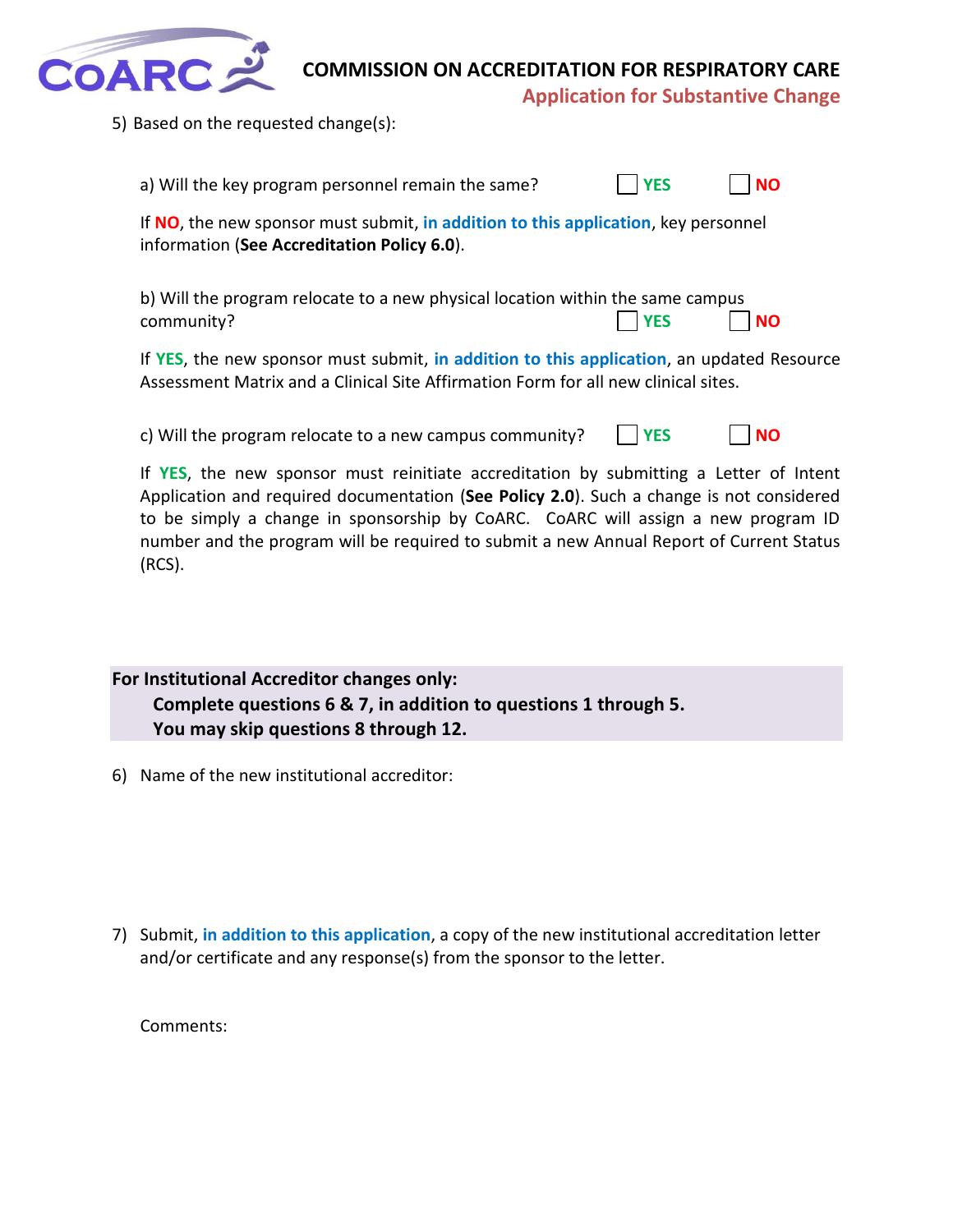

**Application for Substantive Change** 

**For Ownership/Sponsorship/Legal Status or Changes in Control only: \*\* Complete questions 8 through 13, in addition to questions 1 through 5. You may skip questions 6 & 7.**

| **Specify the requested change. Please check all that apply. |             |                      |                |  |
|--------------------------------------------------------------|-------------|----------------------|----------------|--|
| Ownership                                                    | Sponsorship | $\vert$ Legal Status | <b>Control</b> |  |

8) If this is a change in legal status or control [e.g., public; not for profit, private; not for profit, private; for profit], describe the change below:

9) Name of the former owner(s)/sponsor(s); identification of the consortium members (when appropriate) :

- 10) Name of the new owner(s)/sponsor(s); identification of the consortium members (when appropriate):
	- a) Contact information for the new owner(s)/sponsor(s).

Address:

| City:    | State: | Zip Code: |
|----------|--------|-----------|
| Phone:   |        |           |
| Fax:     |        |           |
| Website: |        |           |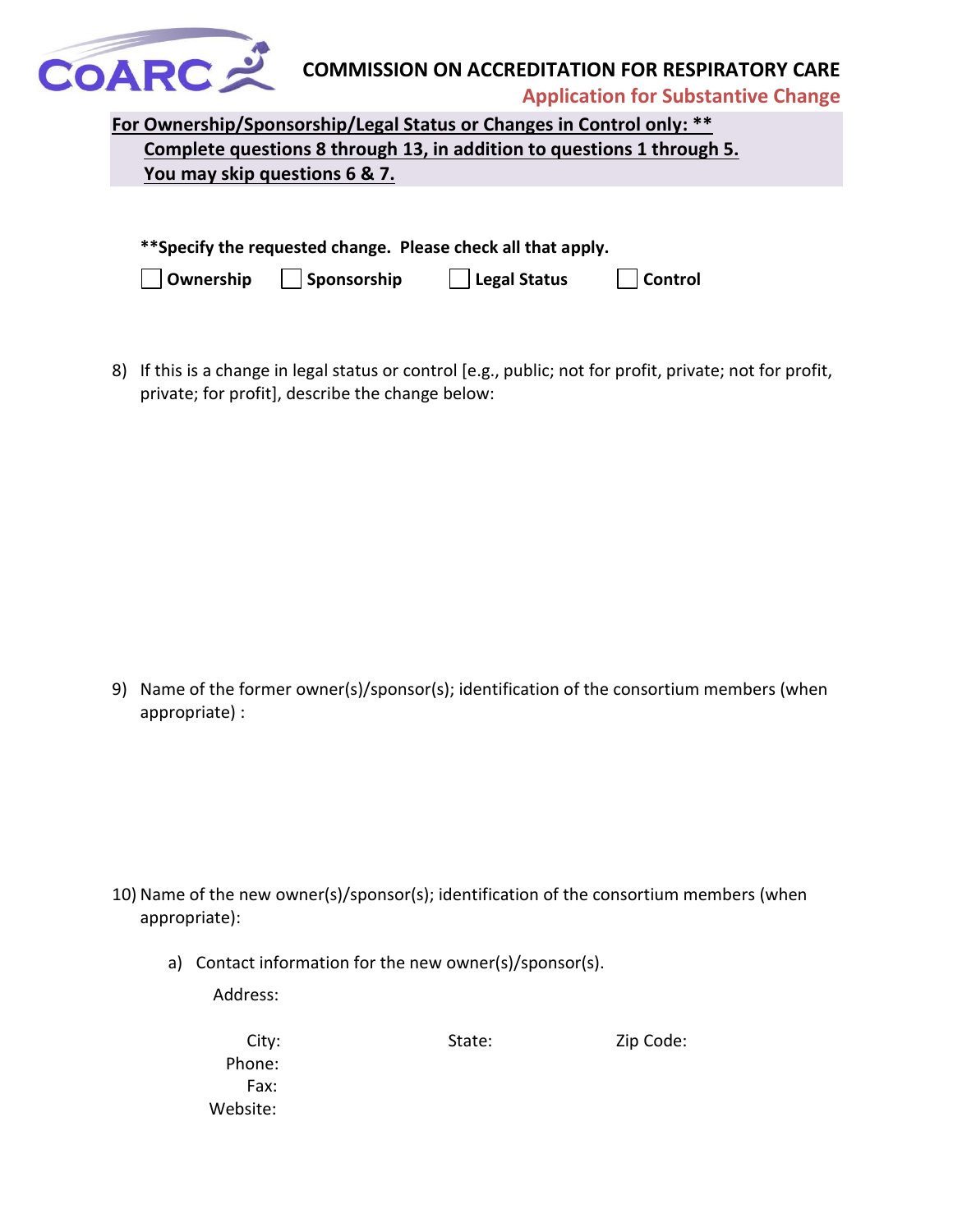

**Application for Substantive Change** 

b) Contact information for additional owner(s)/new sponsor(s).

Address:

 Phone: Fax: Website:

City: State: State: Zip Code:

- 11) Name(s) of the Chief Executive Officer(s) of the new owner(s)/sponsoring organization(s):
- 12) Submit, **in addition to this application**, evidence (e.g., meeting minutes or e-vote) that these proposed changes have been reviewed and approved by the program's Advisory Committee.

Comments:

13) Submit, **in addition to this application**, an organizational chart identifying the program's position within the organizational structure for the current owner(s)/sponsor/consortium and proposed new owner(s)/sponsor/consortium. For privately owned institutions, include the name(s) of the owner(s), contact information, and percent ownership.

Comments: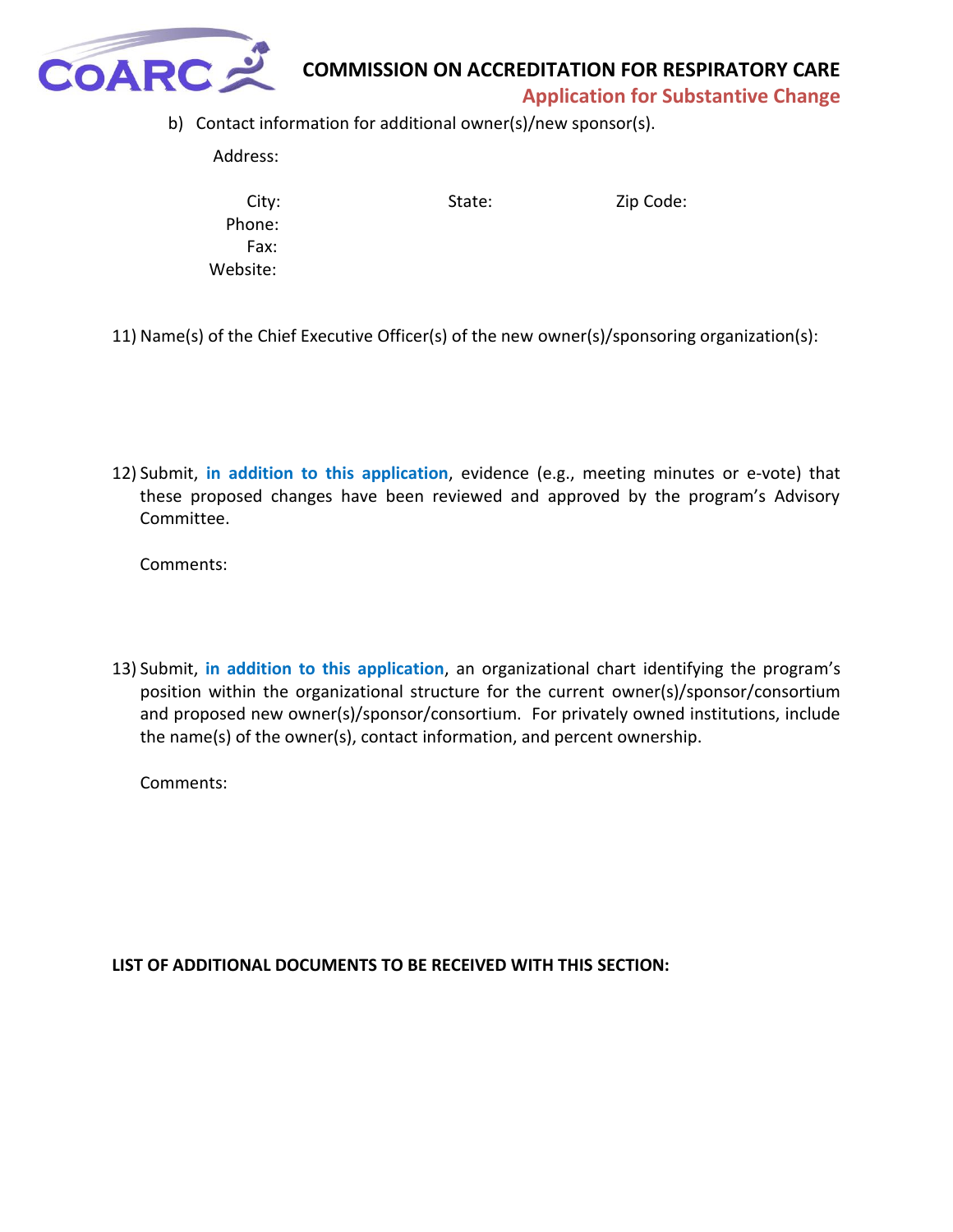<span id="page-6-0"></span>

**Application for Substantive Change** 

#### **Change in Degree Awarded (Refer to Accreditation Policy 9.02 and Standard 1.01/DA1.6/A6)**

- 1) The proposed effective date:
- 2) The original degree awarded: **Please select**

Graduation date of the last cohort to receive this degree (month/year):

Original degree requirements (specify):

3) The new degree awarded: **Please select**

Enrollment date of the first cohort to receive this degree (month/year): Graduation date of the first cohort to receive this degree (month/year): New degree requirements (specify):

4) Describe the rationale for the proposed change in degree awarded.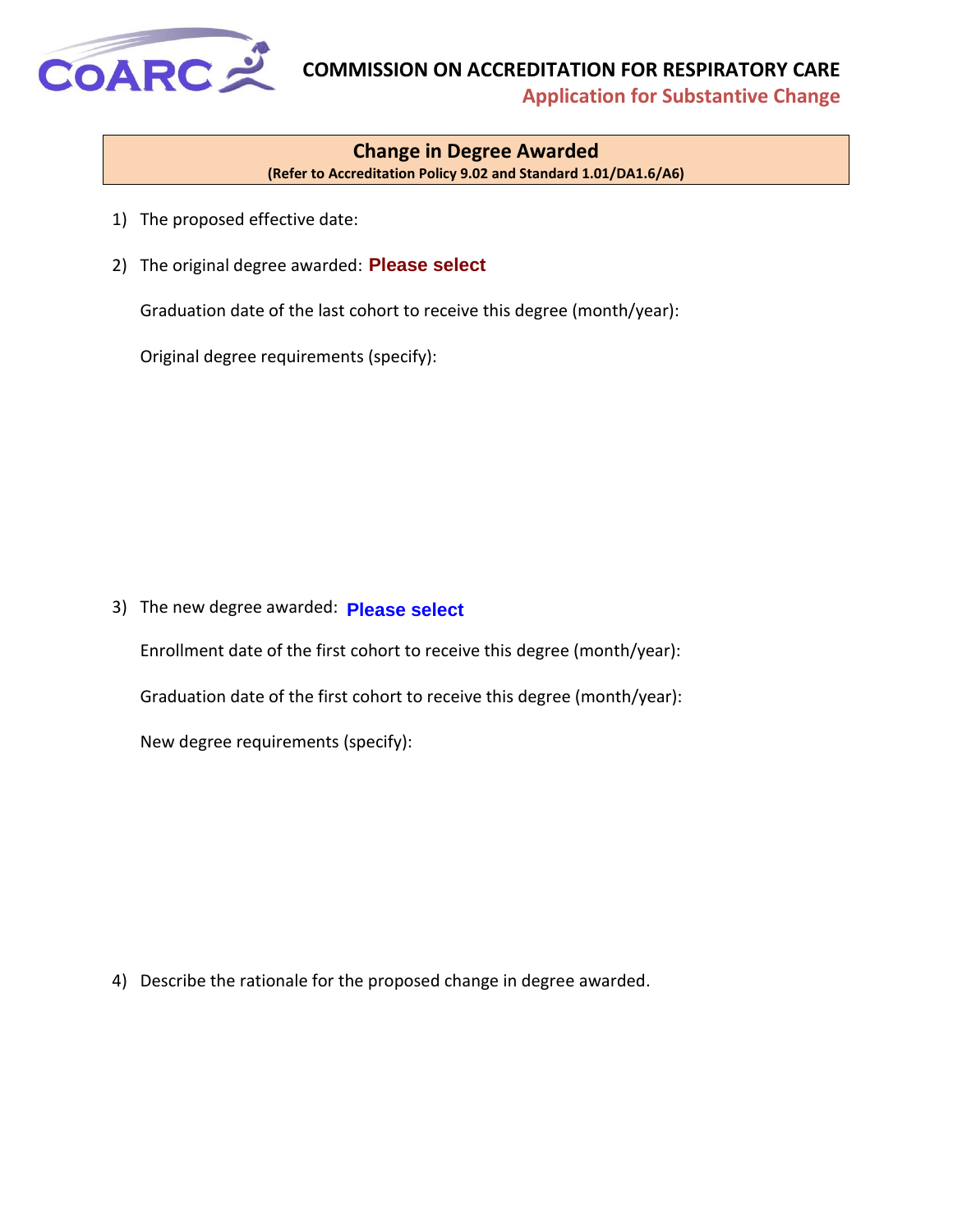

**Application for Substantive Change** 

5) Submit, **in addition to this application**, a copy of the approval from the state agency and/or institutional accrediting agency authorizing the sponsor to award the new degree. If agency policies require CoARC approval first, check this box:  $\mathbf{I}$ 

Comments:

6) Submit, **in addition to this application**, evidence (e.g., meeting minutes or e-vote) that these proposed changes have been reviewed and approved by the program's Advisory Committee.

Comments: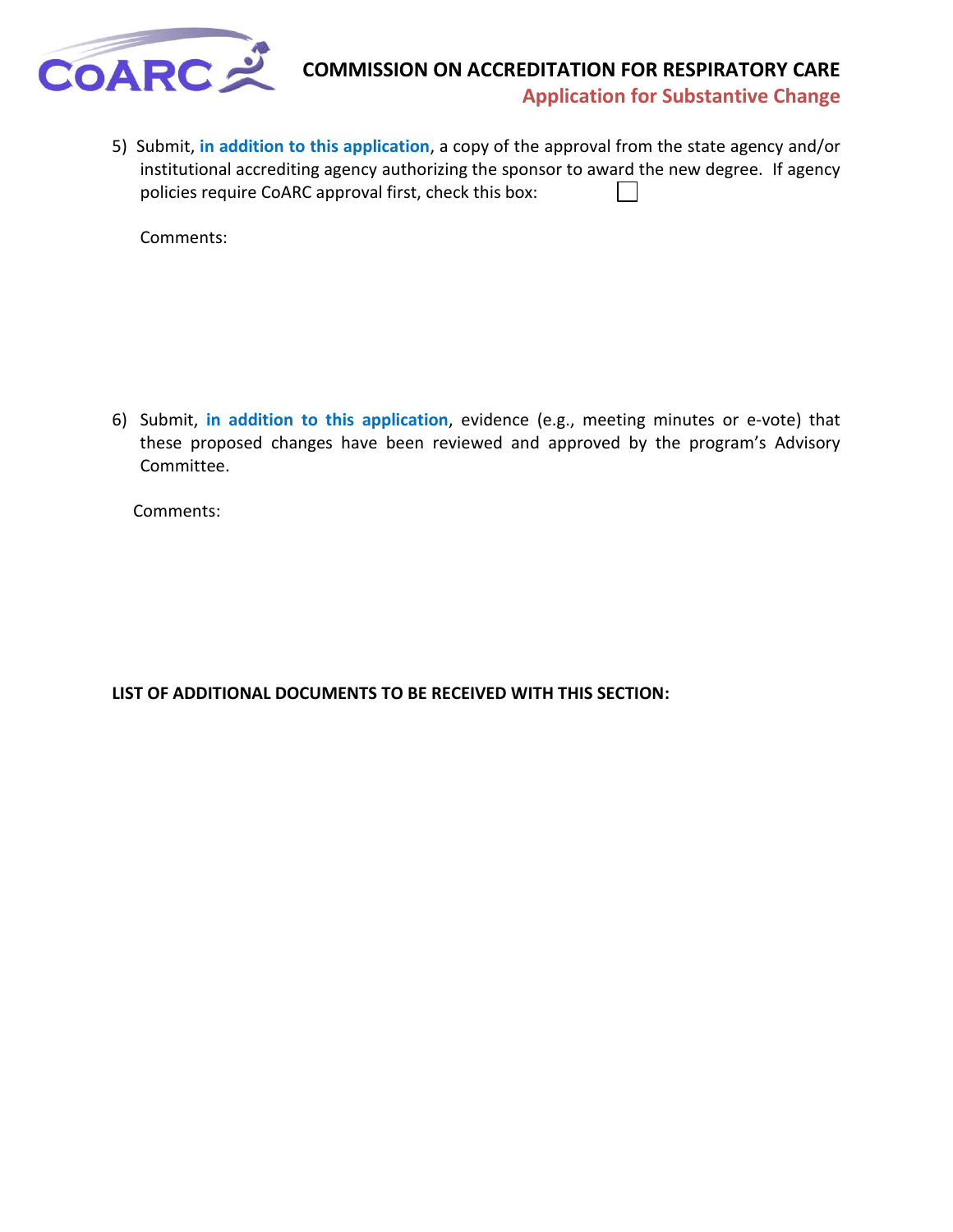<span id="page-8-0"></span>

**Application for Substantive Change** 

#### **Change in Program Goal(s)**

**(Refer to Accreditation Policy 9.03 and Standard 3.01-3.03/DA 3.1-3.2/C1-C2)**

- 1) The proposed effective date:
- 2) Describe the change(s) to the program goal(s).

3) Describe the rationale for the proposed change(s).

4) Submit, **in addition to this application**, evidence (e.g., meeting minutes or e-vote) that these proposed changes have been reviewed and approved by the program's Advisory Committee.

Comments: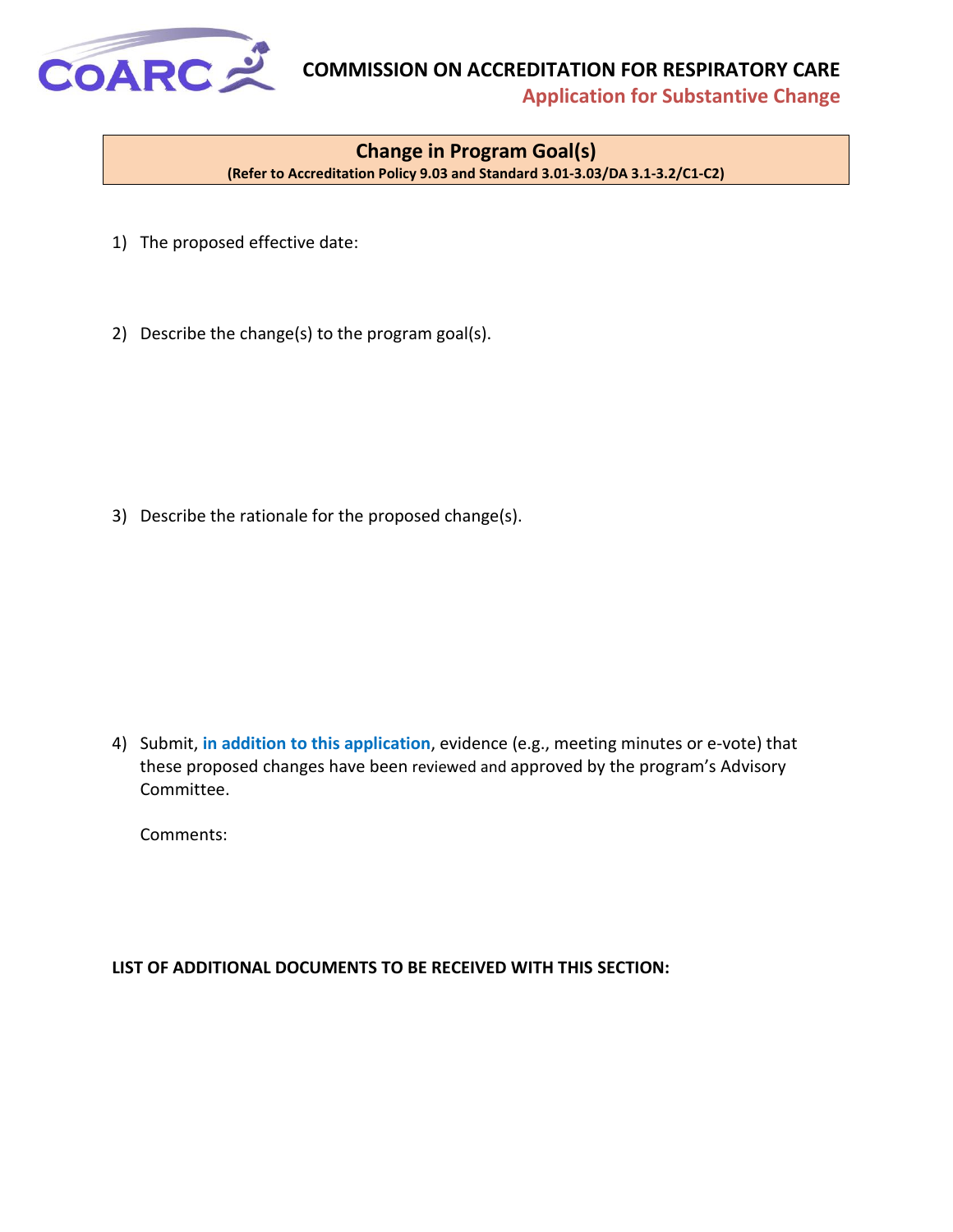<span id="page-9-0"></span>

**Application for Substantive Change** 

**Change in Curriculum or Delivery Method (Refer to Accreditation Policy 9.04 and Standards Section 4.0/DA 4.0/D)**

- 1) The proposed effective date:
- 2) Is there a change in the number of clock or credit hours (10% or higher) required for successful completion of the program? **The Indian State of the program? The Indian State of the Indian State of the Indian State of Times Indian State of Times Indian State of Times Indian State of Times Indian State of**

If **YES**, please describe the change:

3) Is there a change in the length of the program (i.e., (change by at least one academic term)? **YES NO**

If **YES**, please describe the change:

4) Is there a change in the use of distance learning technologies or other unique methodologies to deliver a substantial portion of the curriculum (e.g. 25% or higher)? **YES NO** If **YES**, please describe the change:

5) Describe the rationale for the proposed change(s).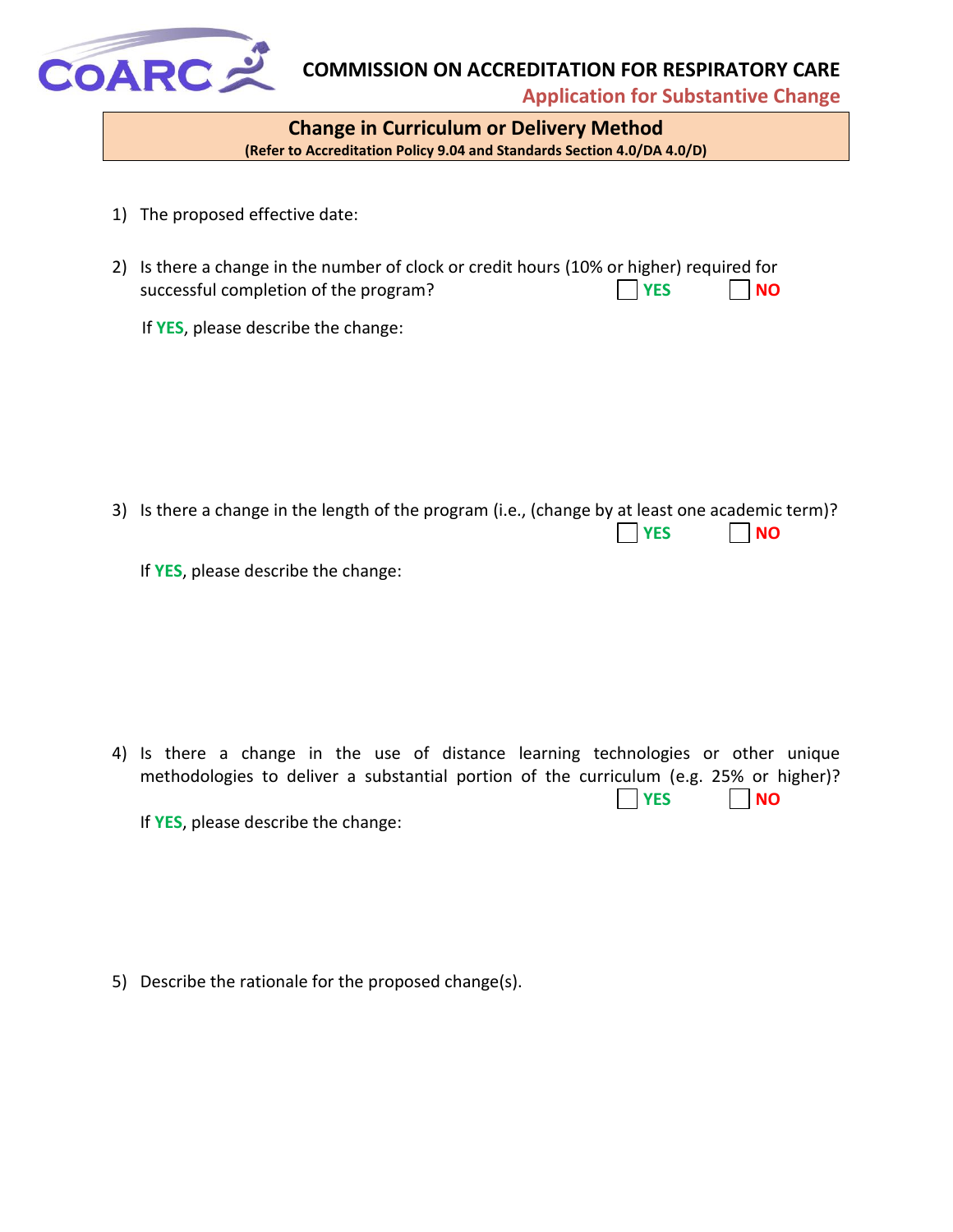

#### **Application for Substantive Change**

6) Submit, **in addition to this application**, a *Program Course Requirements and Sequencing Table* (available at [www.coarc.com\)](http://www.coarc.com/) for **both** the current curriculum and the proposed new curriculum highlighting the changes.

Comments:

7) Explain how the new curriculum or delivery method will impact the mission, goals and learning outcomes of the program.

8) Submit, **in addition to this application**, evidence (e.g., meeting minutes or e-vote) that these proposed changes have been reviewed and approved by the program's Advisory Committee.

Comments: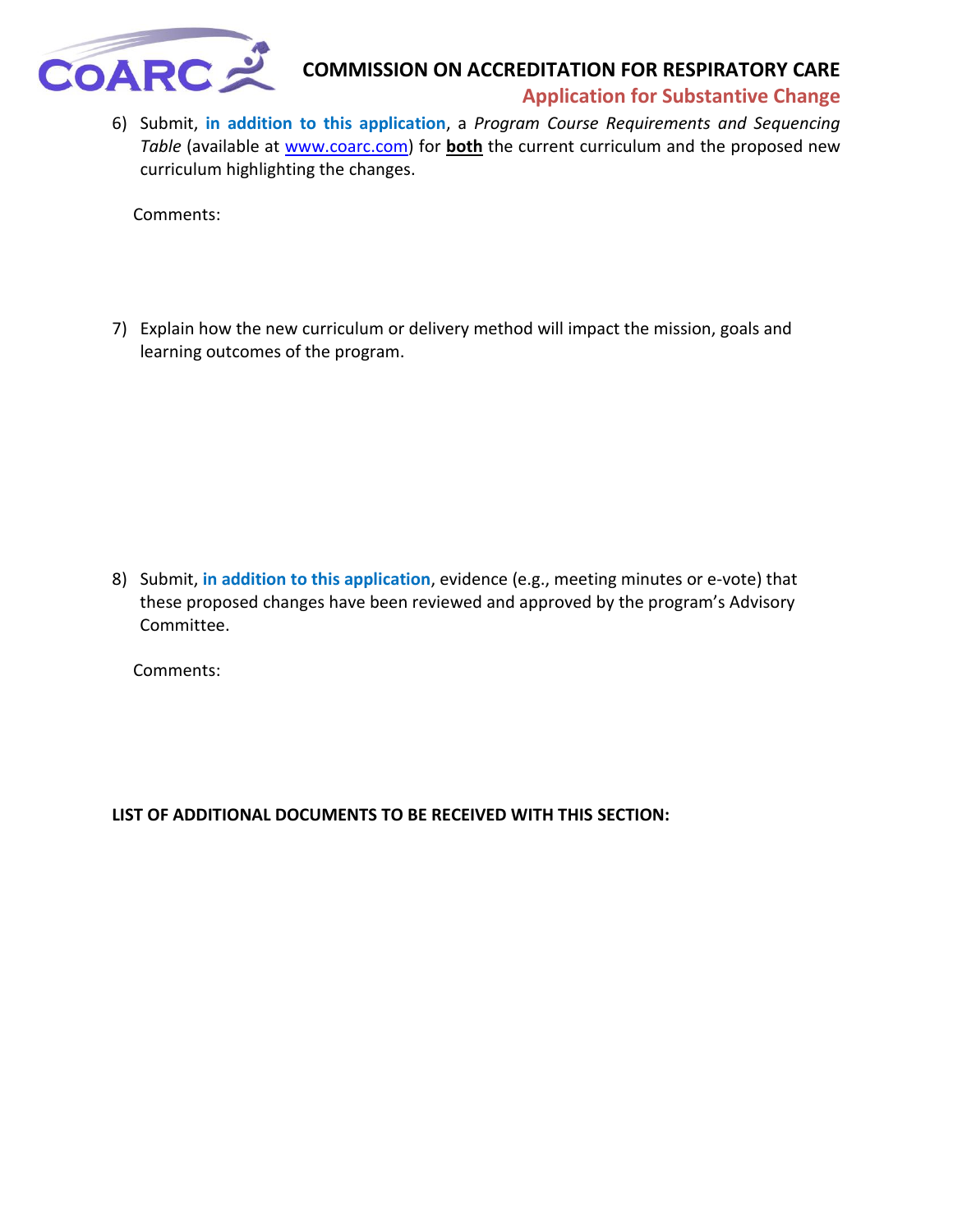<span id="page-11-0"></span>

**Application for Substantive Change** 

#### **Increase in Enrollment Request (Refer to Accreditation Policy 9.10)**

*Note: A Substantive Change in enrollment is defined as an increase in maximum annual enrollments by more than 5 students or 10%, whichever is less. Only base programs and program options without pending Progress Reports and without Administrative Probation are eligible to request an increase in their annual enrollments.* 

- 1) The proposed effective date:
- 2) The program is requesting a **Please Select** increase in maximum annual enrollment.

If **permanent**, please provide the first calendar year (January 1 through December 31) that the enrollment will permanently increase:

If **temporary**, please provide the requested calendar year(s) (January 1 through December 31) that the enrollment will temporarily change: to The program will return to their original maximum annual enrollment beginning January 1,

|                          | <b>Current CoARC-approved</b><br>enrollment status<br>(check with CoARC Executive Office) | Requested new<br>enrollment status |
|--------------------------|-------------------------------------------------------------------------------------------|------------------------------------|
| Number of maximum annual |                                                                                           |                                    |
| enrollments admitted per |                                                                                           |                                    |
| calendar year*           |                                                                                           |                                    |

\*Calendar year: defined as January 1 through December 31.

3) Describe the rationale for the requested enrollment increase.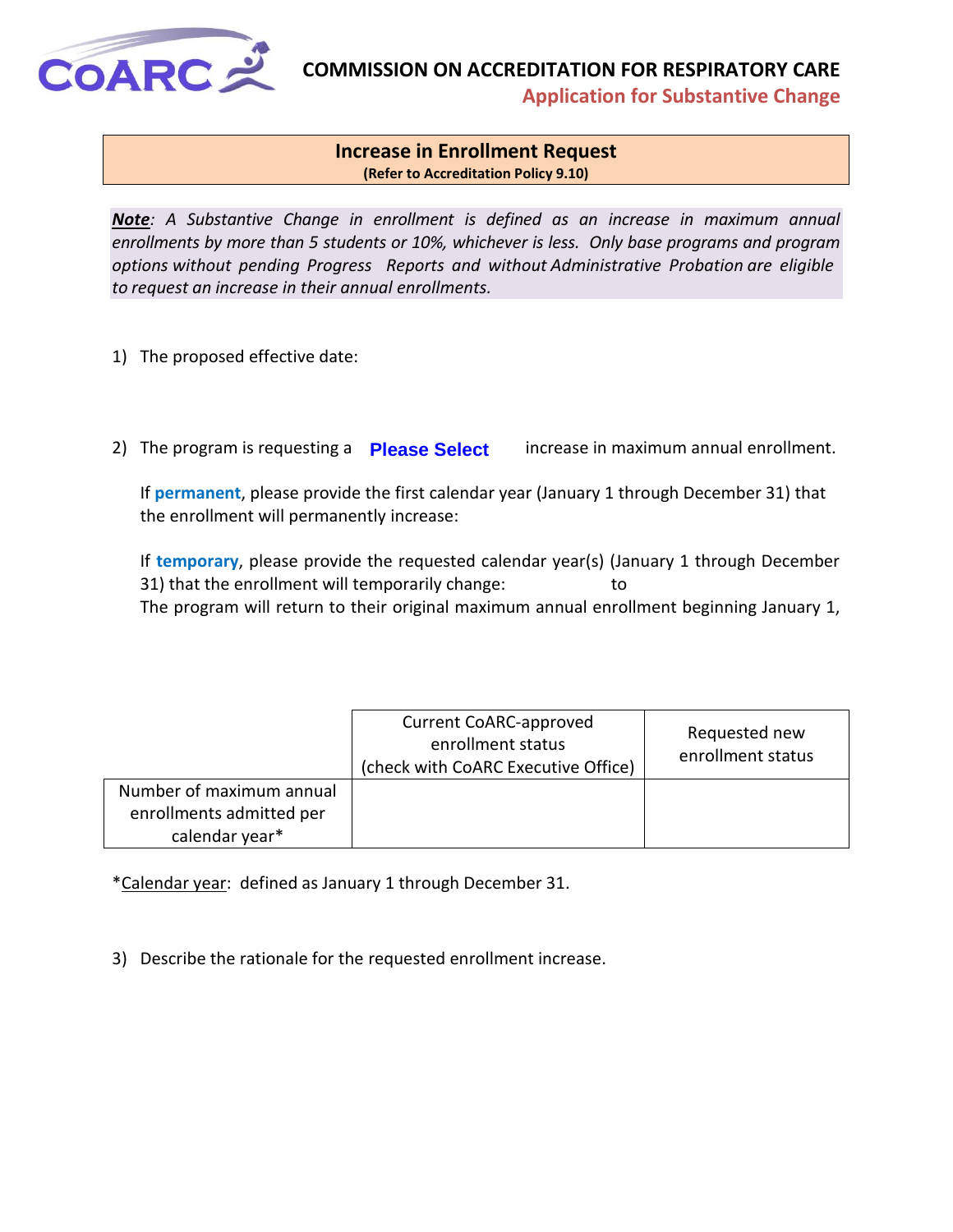

4) Submit, **in addition to this application**, a resource assessment matrix documenting how program resources will accommodate the increased enrollment.

Comments:

5) Submit, **in addition to this application**, evidence (e.g., meeting minutes or e-vote) that the requested enrollment increase has been reviewed and approved by the program's Advisory Committee.

Comments:

6) Submit, **in addition to this application**, written affirmations from the appropriate administrative officer and the Director/Manager of Respiratory Care for each clinical site the program proposes to use to accommodate the increased number of students that states the number of students that it can support and that it has sufficient clinical resources to support its share of the clinical activities of the program. Programs must use the CoARCapproved *Clinical Site Affirmation Form - RRT* available at [www.coarc.com.](http://www.coarc.com/)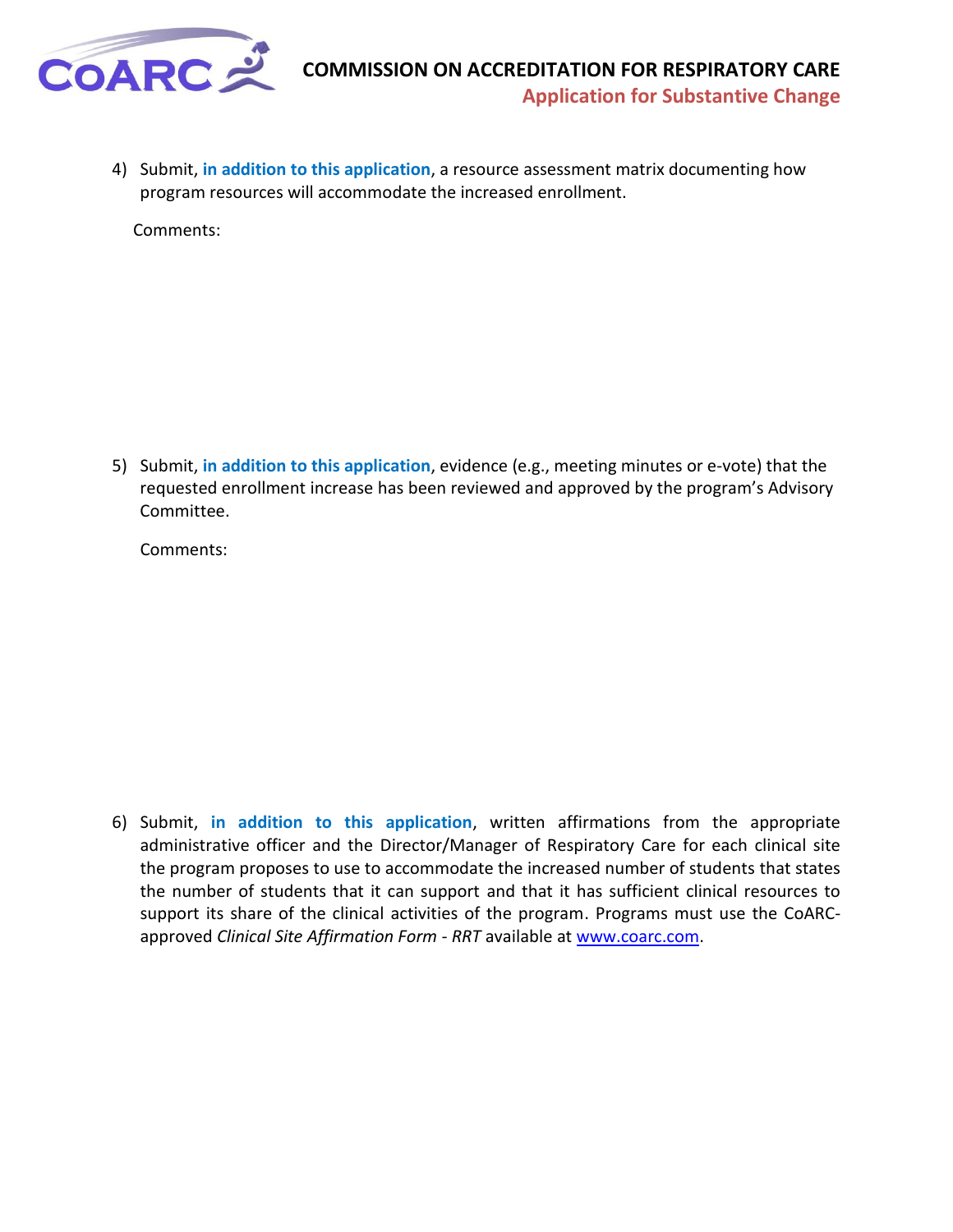

**Application for Substantive Change** 

Provide the names of the clinical sites below that are expected to submit the *Clinical Site Affirmation Form* to the CoARC Executive Office.

|     | <b>Name of Proposed Clinical Affiliate</b> | <b>City</b> | <b>State</b> |
|-----|--------------------------------------------|-------------|--------------|
| 1.  |                                            |             |              |
| 2.  |                                            |             |              |
| 3.  |                                            |             |              |
| 4.  |                                            |             |              |
| 5.  |                                            |             |              |
| 6.  |                                            |             |              |
| 7.  |                                            |             |              |
| 8.  |                                            |             |              |
| 9.  |                                            |             |              |
| 10. |                                            |             |              |
| 11. |                                            |             |              |
| 12. |                                            |             |              |
| 13. |                                            |             |              |
| 14. |                                            |             |              |
| 15. |                                            |             |              |

**IN ADDITION TO THE CLINICAL AFFIRMATION FORMS ABOVE, LIST ANY OTHER DOCUMENTS TO BE RECEIVED WITH THIS SECTION:**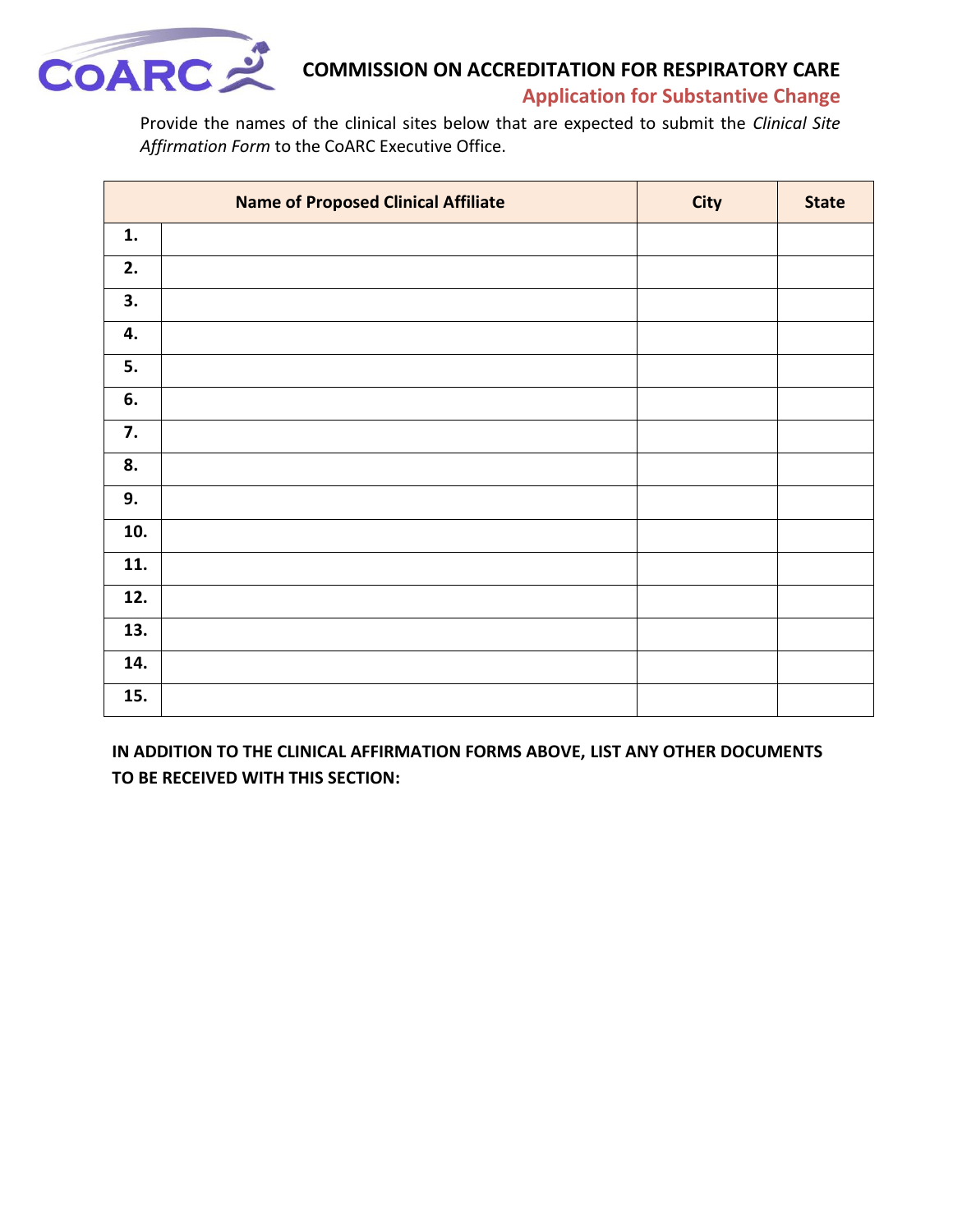<span id="page-14-0"></span>

**Application for Substantive Change** 

#### **Change in Program Location (Refer to Accreditation Policy 9.11)**

- 1) The proposed effective date:
- 2) For changes in the program's location (i.e., location of labs, classrooms, etc.).
	- a) State the current program location: Address:

| City:  | State: | Zip Code: |
|--------|--------|-----------|
| Phone: |        |           |
| Fax:   |        |           |

b) State the proposed new program location:

Address:

| City:  | State: | Zip Code: |
|--------|--------|-----------|
| Phone: |        |           |
| Fax:   |        |           |

- c) Approximate distance (one-way in miles) between new and current location:
- 3) Describe the rationale for the proposed change(s).